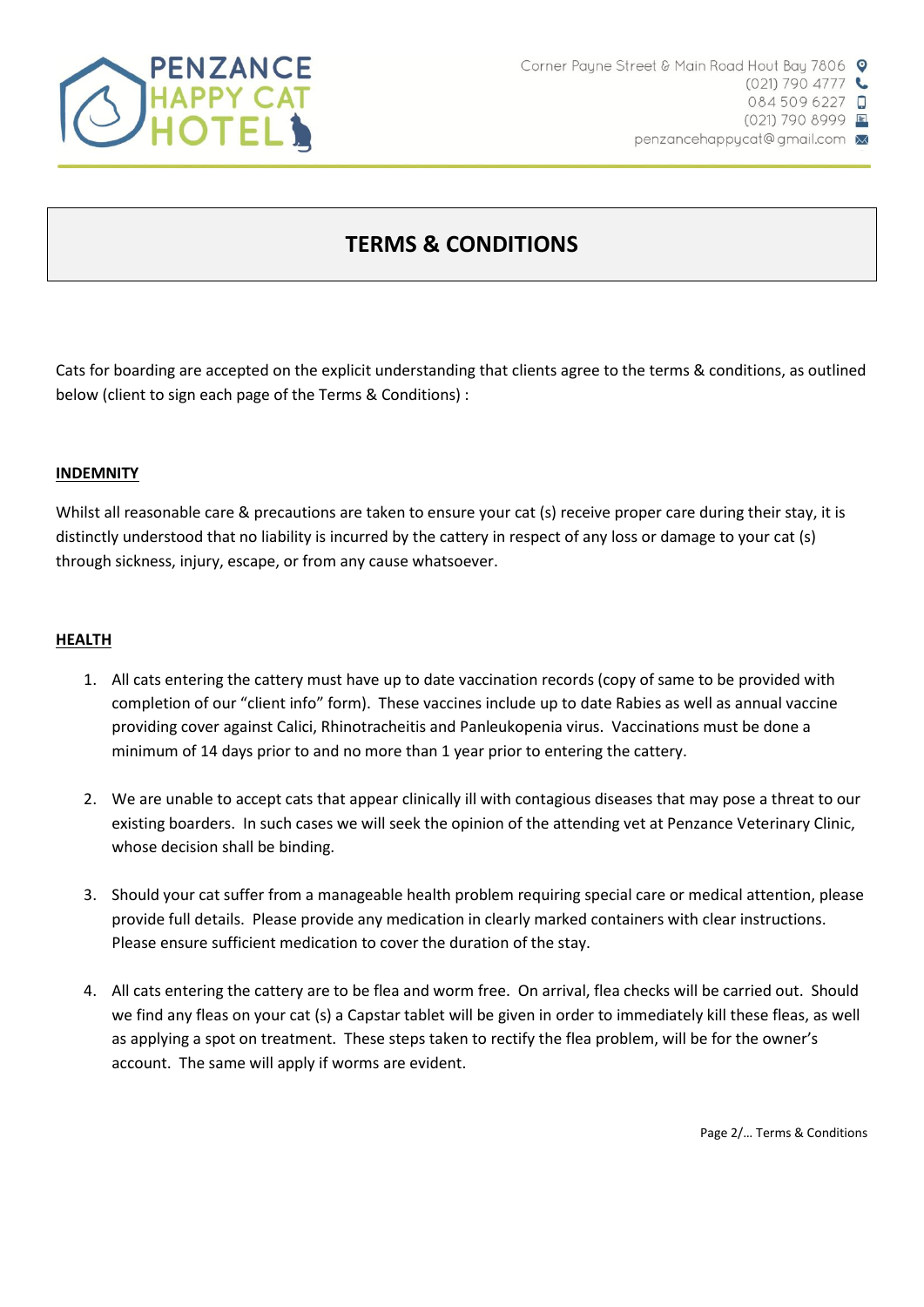

Page 2 Terms & Conditions

# **VETERINARY TREATMENT WHILST IN OUR CARE**

- 1. For clients of Penzance Veterinary Clinic, please confirm that should previously unknown medical conditions become apparent during your cat's stay at Penzance Happy Cat Hotel, the necessary treatment for these will be undertaken at Penzance Veterinary Clinic. This will be for the owner's account.
- 2. All reasonable efforts to contact you and inform you, should such a situation arise, will be made.
- 3. If you are not a client of Penzance Veterinary Clinic, please indicate whether you would prefer to use your own regular clinic. The costs of transport to/from such clinic and any treatment costs associated with necessary medical care, is for the owner's account.
- 4. Kindly advise your regular vet that you will be away and that Penzance Happy Cat Hotel will be caring for your cat in your absence. The account to be settled at your regular vet upon your return.

### **FEEDING**

- 1. All cats will be fed Royal Canin, unless otherwise advised by the client.
- 2. Please advise if your cat is fed a prescription diet and ensure that you bring this food along.
- 3. Should your cat's prescription diet food be finished before your collection date, another bag will be collected from Penzance Veterinary Clinic and will be for your account.

# **BOARDING & PAYMENT CONDITIONS**

- 1. We reserve the right to refuse admission of animals that do not meet with our criteria in respect of health & temperament requirements.
- 2. We operate on a strictly payment in advance basis.
- 3. The current rate is R110.00 per cat per day. Up to 3 cats from 1 household may share a cage. In which case the  $1<sup>st</sup>$  cat will be charged at full rate. A 15% reduction in boarding fee for additional boarders is offered.

Page 3/… Terms & Conditions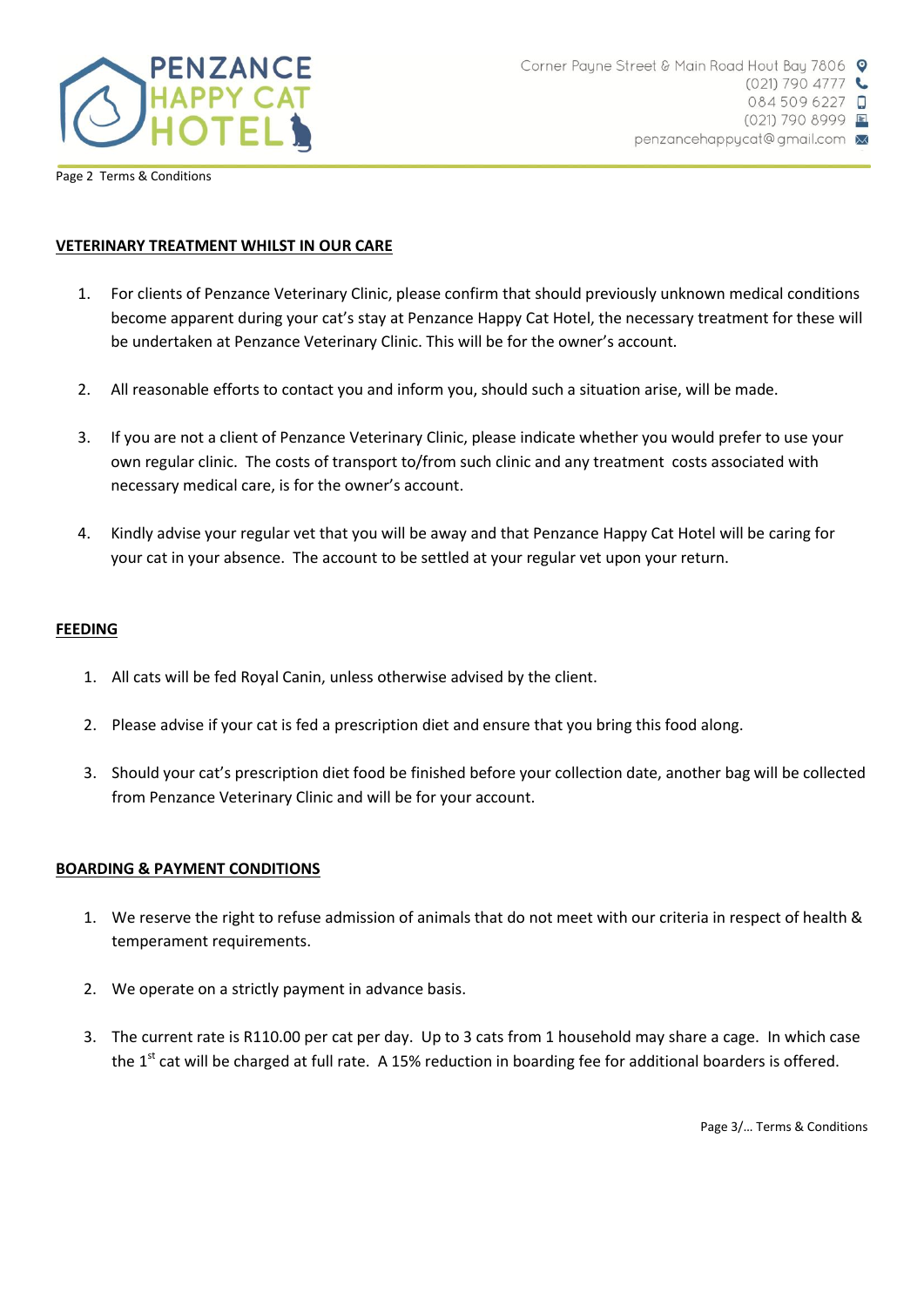

Page 3 Terms & Conditions

- 4. Bookings are only confirmed upon receipt of your full payment, payable within 3 days (72 hours) of accepting the quotation and terms & conditions.
- 5. PLEASE NOTE : If no payment has been received after 3 days (72 hours) from your initial enquiry, we shall presume alternative arrangements have been made, and what was to be your space shall be made available to the next in line boarder.
- 6. Drop off and collection from Monday to Saturday are as follows:

Monday to Friday: 09:00 to 17:00

Saturday : 09:00 to 12:30

Drop off & collection outside of these hours, as well as Sundays & public holidays, are subject to a surcharge

of R150.00 and are by prior arrangement only.

# **ABANDONMENT**

Should we receive no communication and/or payment from you one week (7 days) after your cat's scheduled check out date, we will consider your cat abandoned. After an additional further week, alternative boarding arrangements will be made by us for your cat. This will be for your own account.

These options include : SPCA / DARG

Please note that every effort will be made by ourselves to contact you, but ultimate responsibility to maintain contact with Penzance Happy Cat Hotel remains with you, the client.

#### **LONG TERM BOARDERS**

Longer term boarding for more than 30 days : Payment for the first 30 days must be received, in full, prior to admission.

Thereafter, payments are made monthly, in advance, for the following months boarding (or part thereof). A 15% discount applies on boarding after the first 30 days stay.

Page 4/… Terms & Conditions